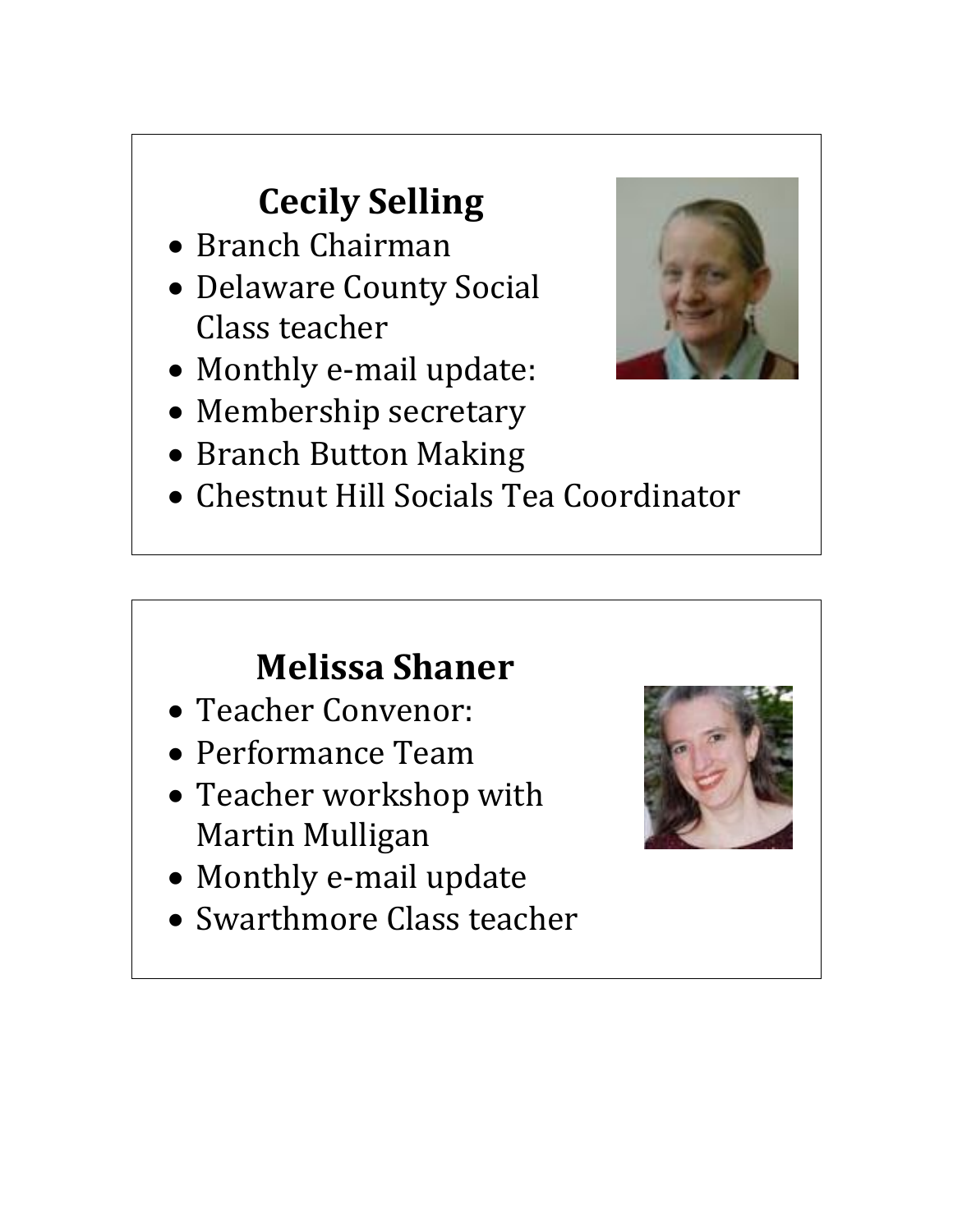# **Kathy Giacoletti**

- Garden Party
- Performance Team
- Teacher workshop with Martin Mulligan
- Executive Committee member at large



#### **Paul Schultz**

- Morstein Liason:
- Morstein Workday:
- Delaware County Tea Coordinator
- Delaware County Social Class: organizer

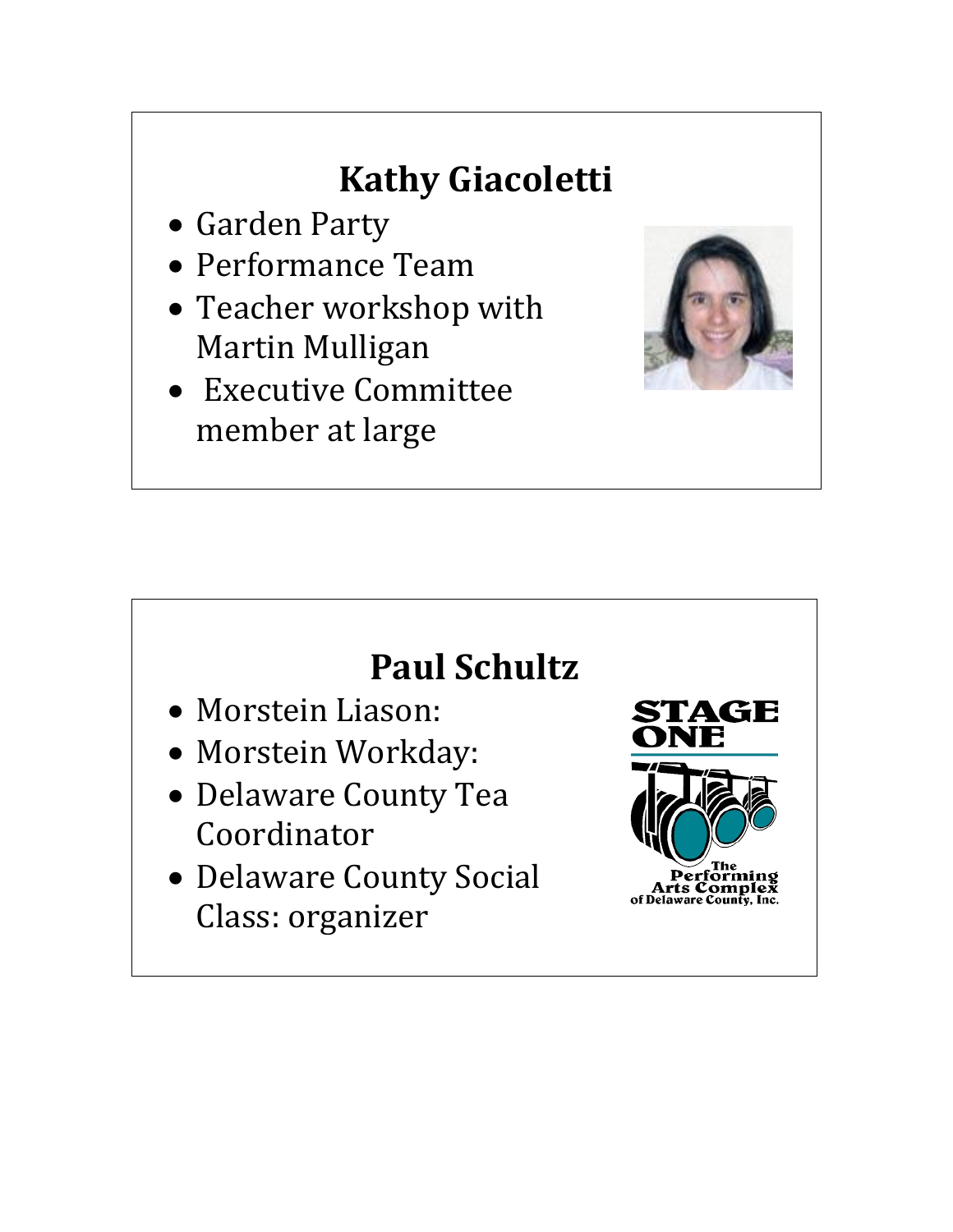# **Justin Giacoletti**

- Hogmanay Ball
- Website
- Chestnut Hill class teacher



#### **Steven Rusche**

- Social Dance Coordinator
- Executive committee member at large
- Chestnut Hill Class teacher



#### **Chrissa Pedersen**

- Chestnut Hill class organizer
- Website
- Branch Treasurer

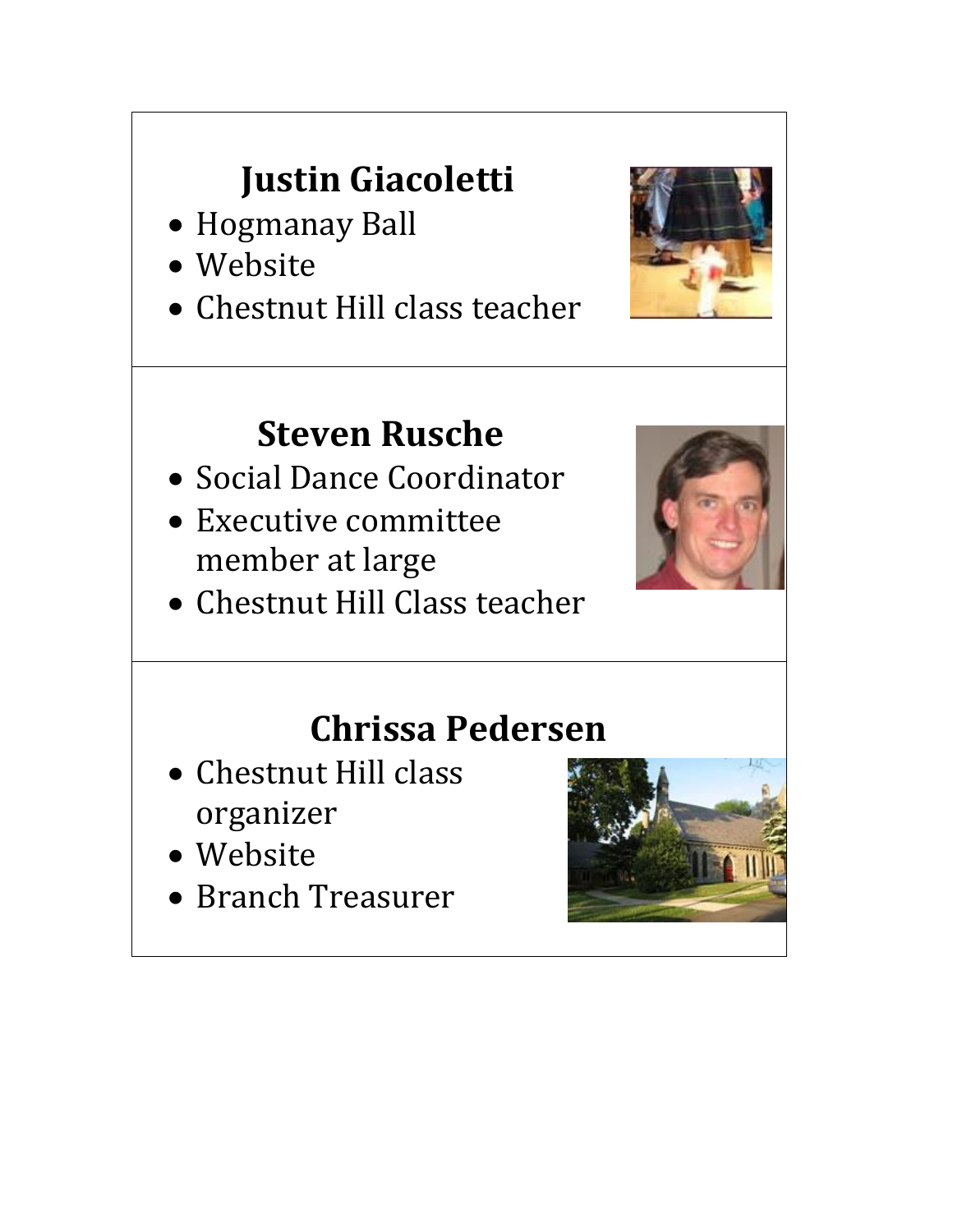## **Chrissy Gore**

- Bryn Mawr Class teacher
- Branch Button Making
- MP3 collections



## **Terry Harvey**

- Hogmanay Ball
- Executive committee member at large



# **Kim Boice**

- Publicity Committee:
- Branch Secretary

#### **Larry Miller**

- Morstein Picnic and Dance
- Swarthmore Class teacher

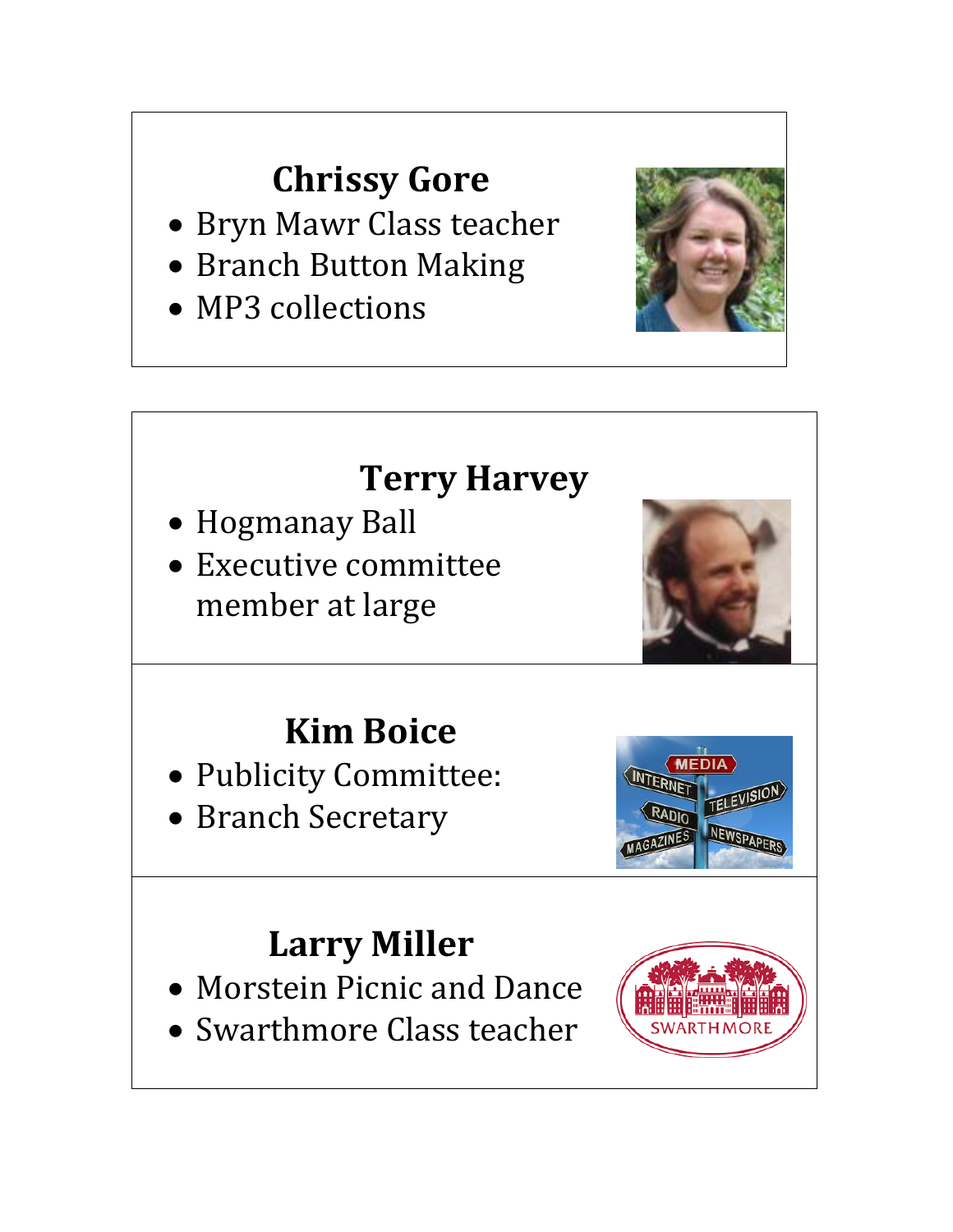## **Pam Detrixhe**

- Delaware County Tea Coordinator:
- Delaware County Social Class: organizer



### **Geoffrey Selling**

- Chestnut Hill Socials Tea Coordinator
- TAC Area Representative



## **Sian Frick**

- CD Collection:
- Delaware Ball



# **Brie Humphries**

Bryn Mawr Class teacher